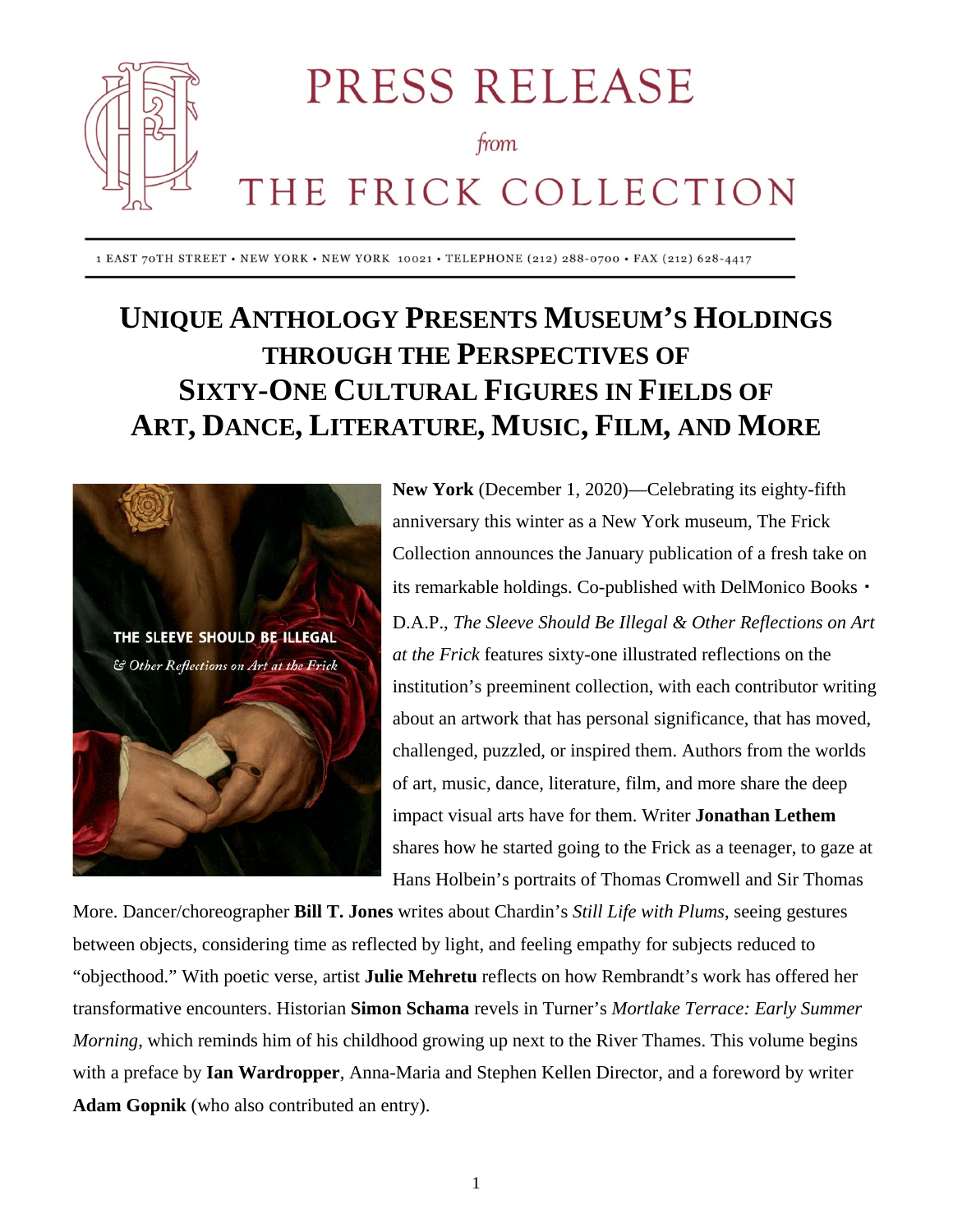Wardropper comments, "This engaging anthology attests to the inspirational power of art and reminds us that there is no one way to look. We see artworks through the lens of what we bring to them and what we are seeking. It is therefore no surprise that the responses in this anthology are as varied as the world the art reflects." He adds, "As a moment to welcome new voices, the timing couldn't be better: this winter we begin a new chapter of display as well, presenting our holdings at Frick Madison, the nearby temporary location during the renovation of our longstanding home on 70th Street. What better way to celebrate this unprecedented viewing opportunity than with an offering of new reflections from a wide range of colleagues in the arts?"

As Gopnik observes, "though these texts don't have, or seek, a homogeneity of tone, they do show a uniformity of purpose. All of them, for all the variety of sensibilities and political leanings they contain taking us from **Moeko Fujii** recalling how her Japanese mother became entangled in a Vermeer to Dame **Diana Rigg** telling us of how Rembrandt's incomparable self-portrait informs her acting—strikingly seem to settle on a single shared strategy. It is to look at a picture, remember how one first experienced it … survey one's subsequent experience of it, and try to bear down … on what the picture might actually be like."

Contributors are André Aciman, Ida Applebroog, Firelei Báez, Victoria Beckham, Tom Bianchi, Carter Brey, Rosanne Cash, Jerome Charyn, Roz Chast, George Condo, Gregory Crewdson, Joan K. Davidson, Lydia Davis, Edmund de Waal, Rineke Dijkstra, Mark Doty, Lena Dunham, Stephen Ellcock, Donald Fagen, Rachel Feinstein and John Currin, Teresita Fernández, Bryan Ferry, Michael Frank, Moeko Fujii, Adam Gopnik, Vivian Gornick, Agnes Gund, Carolina Herrera, Alexandra Horowitz, Abbi Jacobson, Bill T. Jones, Maira Kalman, Nina Katchadourian, Susanna Kaysen, Jonathan Lethem, Kate D. Levin, David Masello, Julie Mehretu, Daniel Mendelsohn, Rick Meyerowitz, Duane Michals, Susan Minot, Mark Morris, Nico Muhly, Vik Muniz, Wangechi Mutu, Catherine Opie, Jed Perl, Taylor M. Polites, Diana Rigg, Jenny Saville, Simon Schama, Lloyd Schwartz, Annabelle Selldorf, Arlene Shechet, Judith Thurman, Colm Tóibín, Chris Ware, Darren Waterston, Edmund White, and Robert Wilson.

Artworks discussed include Bellini's *St. Francis in the Desert*; Bronzino's *Lodovico Capponi*; Clodion's *Zephyrus and Flora*; Duccio's *Temptation of Christ on the Mountain*; Fragonard's Progress of Love series; Gainsborough's *Hon. Francis Duncombe* and *Mall in St. James*; Goya's *Don Pedro, Duque de Osuna* and *The Forge*; Greuze's *Madame Baptiste*; Holbein's *Sir Thomas More* and *Thomas Cromwell*; Houdon's *Armande-Thomas Hue, Marques de Miromesnil* and *Madame His*; Ingres's *Comtesse d'Haussonvile*;